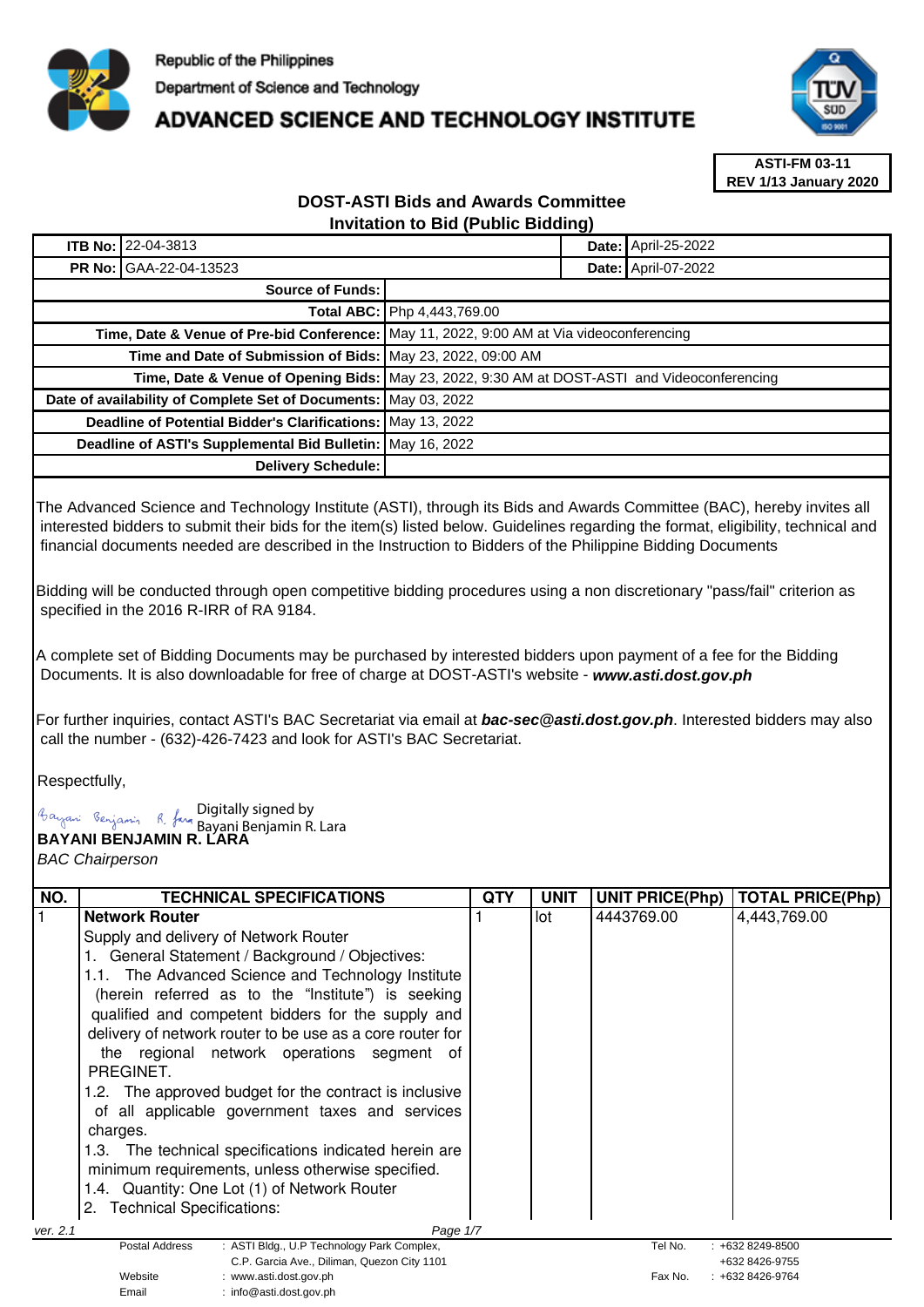|          | 2.1. Hardware Specifications:                                                                 |
|----------|-----------------------------------------------------------------------------------------------|
|          | 2.1.1. With atleast eight (8) x 1/10GbE SFP-based                                             |
|          | ports                                                                                         |
|          | 2.1.2. With atleast two (2) x 1/10GbE dedicated high<br>availability (HA) ports               |
|          | 2.1.3. With one (1) x 1GbE dedicated Out-of-Band                                              |
|          | (OOB) management port                                                                         |
|          | 2.1.4. With one (1) x console port                                                            |
|          | 2.1.5. With one (1) x USB2.0 (type A) port                                                    |
|          | 2.1.6. 64GB system memory                                                                     |
|          | 2.1.7. 240GB 1+1 RAID storage                                                                 |
|          | 2.1.8. Redundant power supplies                                                               |
|          | 2.1.9. Supports both AC and DC power supplies                                                 |
|          | 2.1.10. 1 RU form factor                                                                      |
|          | 2.1.11. Airflow/cooling: Front to back                                                        |
|          | 2.2. The proposed device must support the following                                           |
|          | performance and capacity:                                                                     |
|          | 2.2.1. Throughput Performance:                                                                |
|          | 2.2.1.1. 1518B packet size firewall performance: up to                                        |
|          | 80 Gbps                                                                                       |
|          | 2.2.1.2.<br>Internet Mix (IMIX) packet size firewall<br>performance up to 40 Gbps             |
|          | 2.2.1.3. Internet Mix (IMIX) packet size IPSEC VPN:                                           |
|          | up to 9.5 Gbps                                                                                |
|          | 2.2.1.4. 44KB packet size HTTP application visibility                                         |
|          | and control: up to 55Gbps                                                                     |
|          | 2.2.1.5. 44KB packet size HTTP IDP: up to 30Gbps                                              |
|          | 2.2.1.6. 44KB packet size HTTP application FW, IPS                                            |
|          | and URL filtering: up to 19Gbps                                                               |
|          | 2.2.2. System Capacity:                                                                       |
|          | 2.2.2.1. Routing table size: up to 2 million entries                                          |
|          | 2.2.2.2. Forwarding table size: up to 1 million entries                                       |
|          | 2.2.2.3. Concurrent sessions: up to 10,000,000                                                |
|          | 2.2.2.4. Connection Per Second: up to 500,000                                                 |
|          | 2.2.2.5. Security Policies: up to 60,000                                                      |
|          | 2.2.2.6. IPSEC VPN tunnels: up to 7,500<br>2.2.2.7. Number of remote access VPNs: up to 7,500 |
|          | 2.2.2.8. Tenant System: up to 200                                                             |
|          | The proposed device must support the following<br>2.3.                                        |
|          | routing protocols:                                                                            |
|          | 2.3.1. IPv4 and IPv6 routing                                                                  |
|          | 2.3.2. Static Route                                                                           |
|          | 2.3.3. RIP v1/v2                                                                              |
|          | 2.3.4. OSPF and OSPF v3                                                                       |
|          | 2.3.5. BGP with route reflection                                                              |
|          | 2.3.6. IS-IS                                                                                  |
|          | 2.3.7. Encapsulation: -                                                                       |
|          | 2.3.7.1. VLAN (Virtual LAN)                                                                   |
|          | 2.3.7.2. Point-to-Point Protocol over Ethernet (PPPoE)                                        |
|          | 2.3.8. Virtual Router                                                                         |
|          | 2.3.9. Policy-Based Routing                                                                   |
|          | 2.3.10. Equal-Cost Multipath (ECMP)<br>The proposed device support the following<br>2.4.      |
|          | advanced routing features:                                                                    |
|          | 2.4.1. MPLS LDP                                                                               |
|          | 2.4.2. MPLS RSVP                                                                              |
|          | 2.4.3. MPLS traffic engineering                                                               |
|          | 2.4.4. MPLS fast reroute                                                                      |
|          | 2.4.5. Circuit Cross-Connect (CCC)                                                            |
|          | 2.4.6. Translation Cross-Connect (TCC)                                                        |
|          | 2.4.7. MPLS L2VPN                                                                             |
|          |                                                                                               |
| ver. 2.1 | Page 2/7                                                                                      |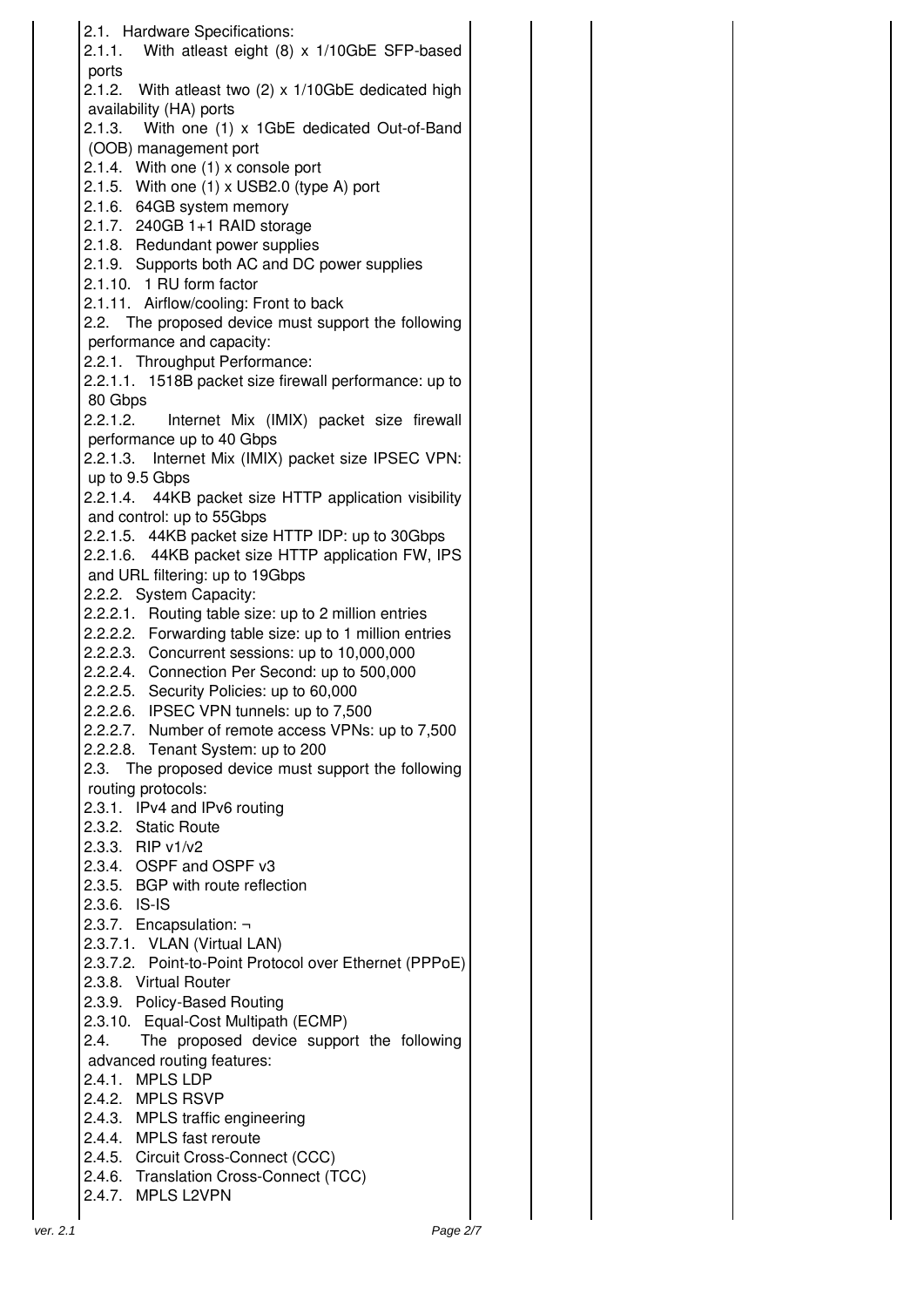|          | 2.4.8. MPLS L3VPN                                                    |  |
|----------|----------------------------------------------------------------------|--|
|          | 2.4.9. Virtual Private LAN Service (VPLS)                            |  |
|          | 2.4.10. Next-Generation Multicast VPN (NG-MVPN)                      |  |
|          | 2.4.11. Routing License must be included                             |  |
|          |                                                                      |  |
|          | 2.5. The proposed device must support the following<br>HA features:  |  |
|          | 2.5.1. Virtual Router Redundancy Protocol (VRRP)                     |  |
|          | 2.5.1.1. Stateful High Availability / clustering                     |  |
|          | 2.5.1.1.1. Active-Passive Cluster                                    |  |
|          | 2.5.1.1.2. Active-Active Cluster                                     |  |
|          | 2.5.1.1.3. Cluster-wide configuration synchronization                |  |
|          | 2.5.1.1.4.<br>Cluster-wide firewall session                          |  |
|          | synchronization                                                      |  |
|          | 2.5.1.1.5. Device failure detection and failover                     |  |
|          | 2.5.1.1.6. Interface failure detection and failover                  |  |
|          | 2.6. Software Features and Performance:                              |  |
|          | 2.6.1. The proposed device must support the following                |  |
|          | firewall features:                                                   |  |
|          | 2.6.1.1. Stateful and stateless firewall                             |  |
|          | 2.6.1.2. Zone-based firewall                                         |  |
|          | 2.6.1.3. Screens and Distributed Denial of Service                   |  |
|          | (DDoS) protection                                                    |  |
|          | 2.6.1.4. Protection from protocol and traffic anomalies              |  |
|          | 2.6.1.5. User role-based firewall                                    |  |
|          | 2.6.1.6. SSL inspection                                              |  |
|          | 2.6.2. The proposed device must support the following                |  |
|          | Network Address Translation (NAT) features:                          |  |
|          | 2.6.2.1. Source NAT with Port Address Translation                    |  |
|          | (PAT)                                                                |  |
|          | 2.6.2.2. Bidirectional 1:1 static NAT                                |  |
|          | 2.6.2.3. Destination NAT with PAT                                    |  |
|          | 2.6.2.4. Persistent NAT                                              |  |
|          | 2.6.2.5. IPv6 address translation                                    |  |
|          | 2.6.3. The proposed device must support the following                |  |
|          | Virtual Private Network (VPN) features:                              |  |
|          | 2.6.3.1. Tunnels:<br>2.6.3.1.1. Site to Site, Hub and Spoke, Dynamic |  |
|          | Endpoint, AutoVPN, ADVPN,<br>Group<br><b>VPN</b>                     |  |
|          | (IPv4/IPv6/Dual Stack)                                               |  |
|          | 2.6.3.1.2. IPSEC remote access VPN                                   |  |
|          | 2.6.3.1.3. SSL remote access VPN                                     |  |
|          | 2.6.3.2. IKE encryption algorithms:                                  |  |
|          | AES-128-CBC, AES-128-GCM,<br>2.6.3.2.1.                              |  |
|          | AES-192-CBC, AES-256-CBC, AES-256-GCM                                |  |
|          | 2.6.3.3. IKE authentication algorithms:                              |  |
|          | 2.6.3.3.1. SHA-256, SHA-384, SHA-512                                 |  |
|          | IPSEC: Authentication Header (AH) /<br>2.6.3.3.2.                    |  |
|          | Encapsulation Security Payload (ESP)                                 |  |
|          | 2.6.3.4. IPSEC authentication algorithms:                            |  |
|          | HMAC-MD5-96, HMAC-SHA1-96,<br>2.6.3.4.1.                             |  |
|          | HMAC-SHA-256-128, HMAC-SHA-384,                                      |  |
|          | HMAC-SHA-512                                                         |  |
|          | 2.6.3.5. IPSEC encryption algorithms:                                |  |
|          |                                                                      |  |
|          | AES-102-CBC, AES-192-GCM, AES-256-CBC,                               |  |
|          | AES-256-GCM                                                          |  |
|          | 2.6.3.6. Authentication:                                             |  |
|          | 2.6.3.6.1. Pre-shared key                                            |  |
|          | 2.6.3.6.2. Public Key Infrastructure<br>2.6.3.7. VPN Monitor:        |  |
|          | 2.6.3.7.1. Dead Peer Detection                                       |  |
|          |                                                                      |  |
| ver. 2.1 | Page 3/7                                                             |  |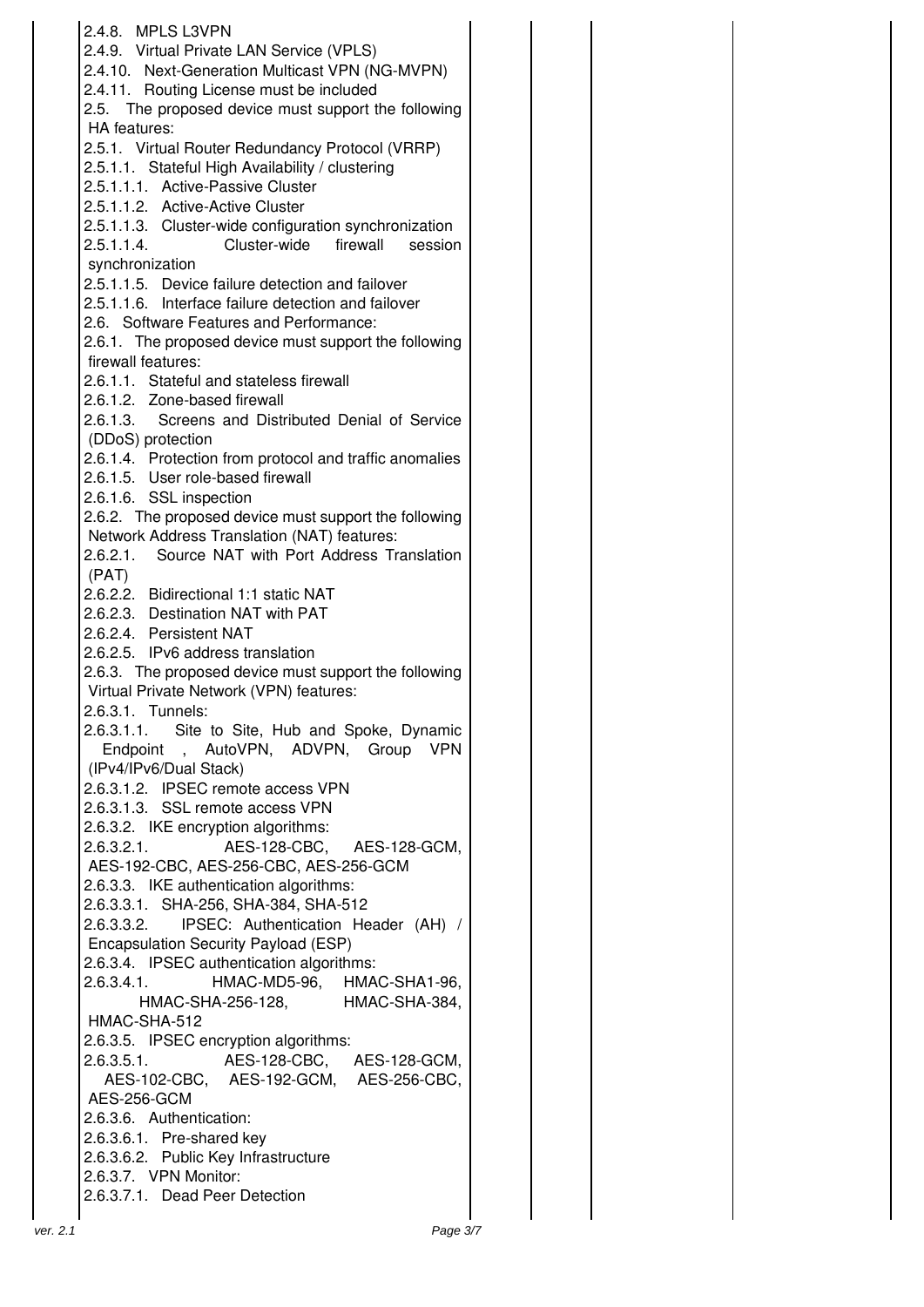|          | 2.6.3.7.2. VPN Monitoring<br>2.6.3.8. VPN Types:                                                 |  |
|----------|--------------------------------------------------------------------------------------------------|--|
|          | 2.6.3.8.1. GRE, IPSEC, GRE over IPSEC MPLS over                                                  |  |
|          | GRE over IPSEC, IP-IP                                                                            |  |
|          | 2.7. The proposed device must support the following                                              |  |
|          | threat defense and intelligence services:                                                        |  |
|          | 2.7.1.<br>Intrusion Detection and Prevention (IDP)                                               |  |
|          | 2.7.2. ICMP flood protection                                                                     |  |
|          | 2.7.3. ICMP fragment protection                                                                  |  |
|          | 2.7.4. Large size ICMP packet protection                                                         |  |
|          | 2.7.5. IP Address Spoof                                                                          |  |
|          | 2.7.6. IP Address Sweep                                                                          |  |
|          | 2.7.7. IP record route option                                                                    |  |
|          | 2.7.8. Land Attack Protection                                                                    |  |
|          | 2.7.9. Port Scan                                                                                 |  |
|          | 2.7.10. SYN flood protection                                                                     |  |
|          | 2.7.11. SYN fragment protection                                                                  |  |
|          | 2.7.12. SYN and FIN flags set protection<br>2.7.13. SYN-ACK-ACK proxy protection                 |  |
|          | 2.7.14. UDP flood protection                                                                     |  |
|          | 2.7.15. Unknown protocol protection - ID number of                                               |  |
|          | 137 or greater                                                                                   |  |
|          | 2.7.16. IDP bad IP options                                                                       |  |
|          | 2.7.17. IDP custom attack objects                                                                |  |
|          | 2.7.18. IDP custom signature                                                                     |  |
|          | 2.7.19. IDP packet capture                                                                       |  |
|          | 2.7.20. IDP QoS enforcement                                                                      |  |
|          | 2.7.21. Support inline blocking                                                                  |  |
|          | 2.7.22. Support file blocking with unknown verdict                                               |  |
|          | 2.7.23. Support user notification                                                                |  |
|          | 2.7.24. Support up to 32MB max file size                                                         |  |
|          | 2.8. The proposed device must support the following                                              |  |
|          | layer 2 features:                                                                                |  |
|          | 2.8.1. MAC address learning                                                                      |  |
|          | 2.8.2. VLAN addressing<br>2.8.3. Integrated Routing and Bridging (IRB) / Routed                  |  |
|          | VLAN Interface (RVI) support                                                                     |  |
|          | 2.8.4. Link Aggregation and LACP                                                                 |  |
|          | 2.9. Supports the following management features:                                                 |  |
|          | Provisioning for addition of configuration and<br>2.9.1.                                         |  |
|          | monitoring of interface                                                                          |  |
|          | 2.9.2. The device must be able to support comparison                                             |  |
|          | of current edited configuration without system reboot                                            |  |
|          | (must be able to save the last 50 committed                                                      |  |
|          | configuration, including the rollback number, date,                                              |  |
|          | time, and the name of the user who issued the commit                                             |  |
|          | configuration                                                                                    |  |
|          | 2.9.3. By entering a configuration command into the                                              |  |
|          | device, the particular feature must not be activated                                             |  |
|          | immediately.                                                                                     |  |
|          | 2.9.4.<br>The<br>device must be able to<br>support                                               |  |
|          | configuration rollback without system by entering a                                              |  |
|          | configuration command into the device.<br>The device must support temporarily activate<br>2.9.5. |  |
|          | edited configuration and the control and forwarding                                              |  |
|          | planes must be separated                                                                         |  |
|          | The device must support off-box automation<br>2.9.6.                                             |  |
|          | tools such as Python                                                                             |  |
|          | The device must support on-box automation<br>2.9.7.                                              |  |
|          | tools such as SLAX and XSLT                                                                      |  |
|          | OS configuration rescue and rollback, image<br>2.9.8.                                            |  |
|          |                                                                                                  |  |
| ver. 2.1 | Page 4/7                                                                                         |  |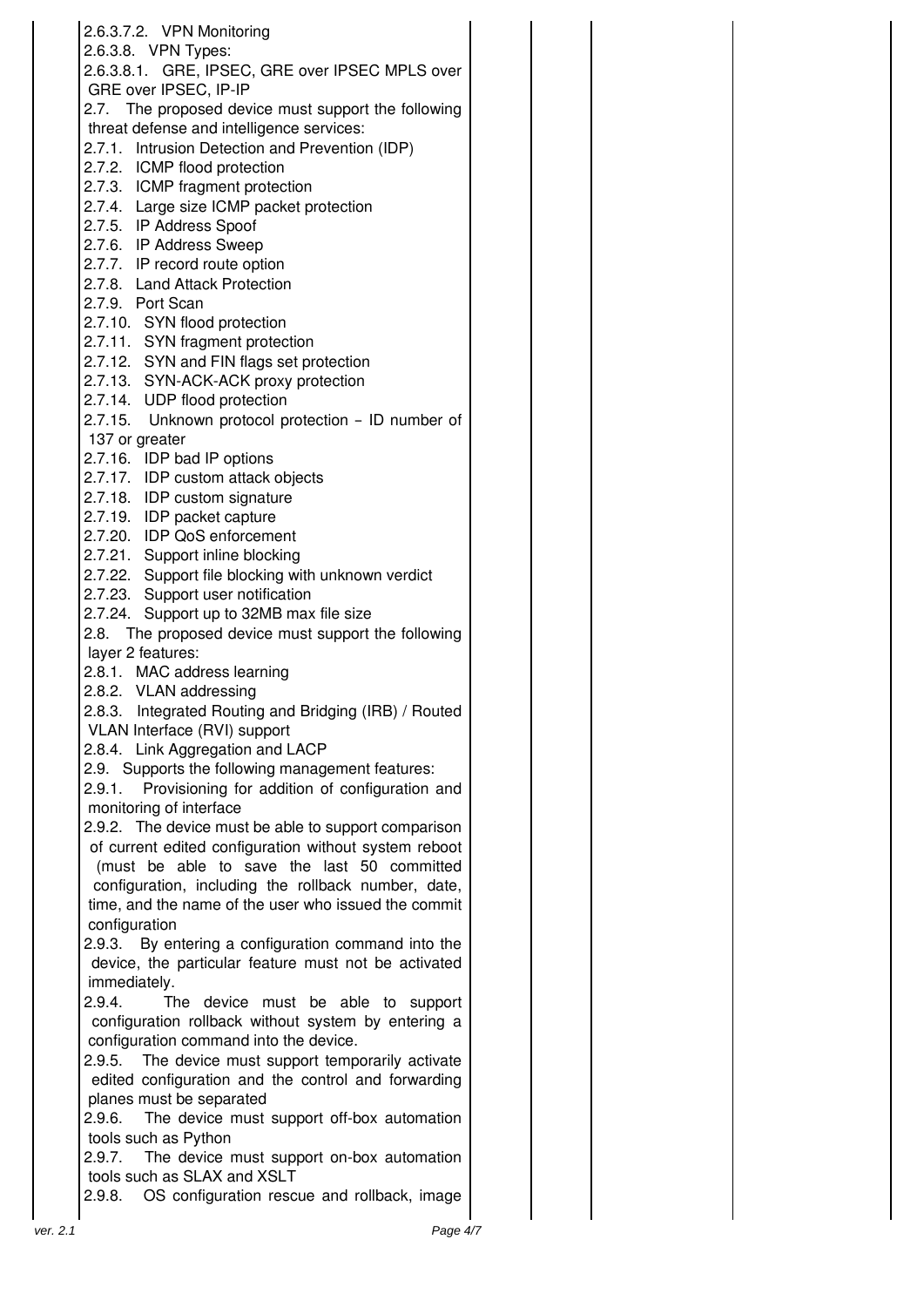rollback 2.9.9. Wildcard-based configuration groups and inheritance model 2.10. Certification: 2.10.1. Safety: 2.10.1.1. CAN/CSA C22.2 No. 60950-1-07, 2nd Edition, 2014-10 2.10.1.2. EN 60950-1:2006 + A11:2009 + A1:2010 + A12:2011 + A2:2013 2.10.1.3. EN 60825-1 Safety of Laser Products - Part 1: Equipment Classification, Requirements and User's Guide 2.10.1.4. EN 60825-2 Safety of Laser Products - Part 2: Safety of Optical Fiber Communication Systems 2.10.1.5. UL 60950-1, 2nd Edition, 2014-10-14 2.10.1.6. CAN/CSA C22.2 No. 62368-1-14 2.10.1.7. EN 62368-1: 2014+A11: 2017 2.10.1.8. UL 62368-1: 2014 2.10.1.9. IEC 62368-1:2014 (Second Edition) 2.10.1.10. IEC 60950-1:2005 (Second Edition); Am1:2009 + Am2:2013 2.10.1.11. CE 2.10.2. EMC 2.10.2.1. FCC Part 15 Class A (2007) USA Radiated **Emissions** 2.10.2.2. EN 55022 Class A (2006) European Radiated Emissions 2.10.2.3. VCCI Class A (2007) Japanese Radiated Emissions 2.10.2.4. FCC 47CFR , Part 15 Class A (2009) USA Radiated Emissions 2.10.2.5. BSMI Class A (Taiwan) 2.10.2.6. EN 300 386 V1.3.3 (2005) Telecom Network Equipment— EMC requirements 2.10.2.7. ICES-003 Class A 2.10.2.8. AS/NZS CISPR 22 Class A 2.10.2.9. CISPR 22 Class A 2.10.3. Immunity 2.10.3.1. EN-61000-3-2 Power Line Harmonics 2.10.3.2. EN-61000-3-3 Voltage Fluctuations and Flicker 2.10.3.3. EN-61000-4-2 ESD 2.10.3.4. EN-61000-4-3 Radiated Immunity 2.10.3.5. EN-61000-4-4 EFT 2.10.3.6. EN-61000-4-5 Surge 2.10.3.7. EN-61000-4-6 Conducted Immunity 2.10.3.8. EN-61000-4-11 Voltage Dips and Sags 2.10.3.9. EN 55024 +A1+A2 (1998) Information **Technology** 2.10.3.10. 1KV / 2KV surge required (no 4KV / DT) 2.10.4. ROHS 2.10.4.1. Reduction of Hazardous Substances (ROHS) 6 2.10.5. Telco 2.10.5.1. Common Language Equipment Identifier (CLEI) code 3. Accessories: 3.1. Manufacturer's mounting kit 3.2. Two (2) C13 power cables rated for 220V 3.3. Documentation manual 4. Technical Support Service (Aftersales)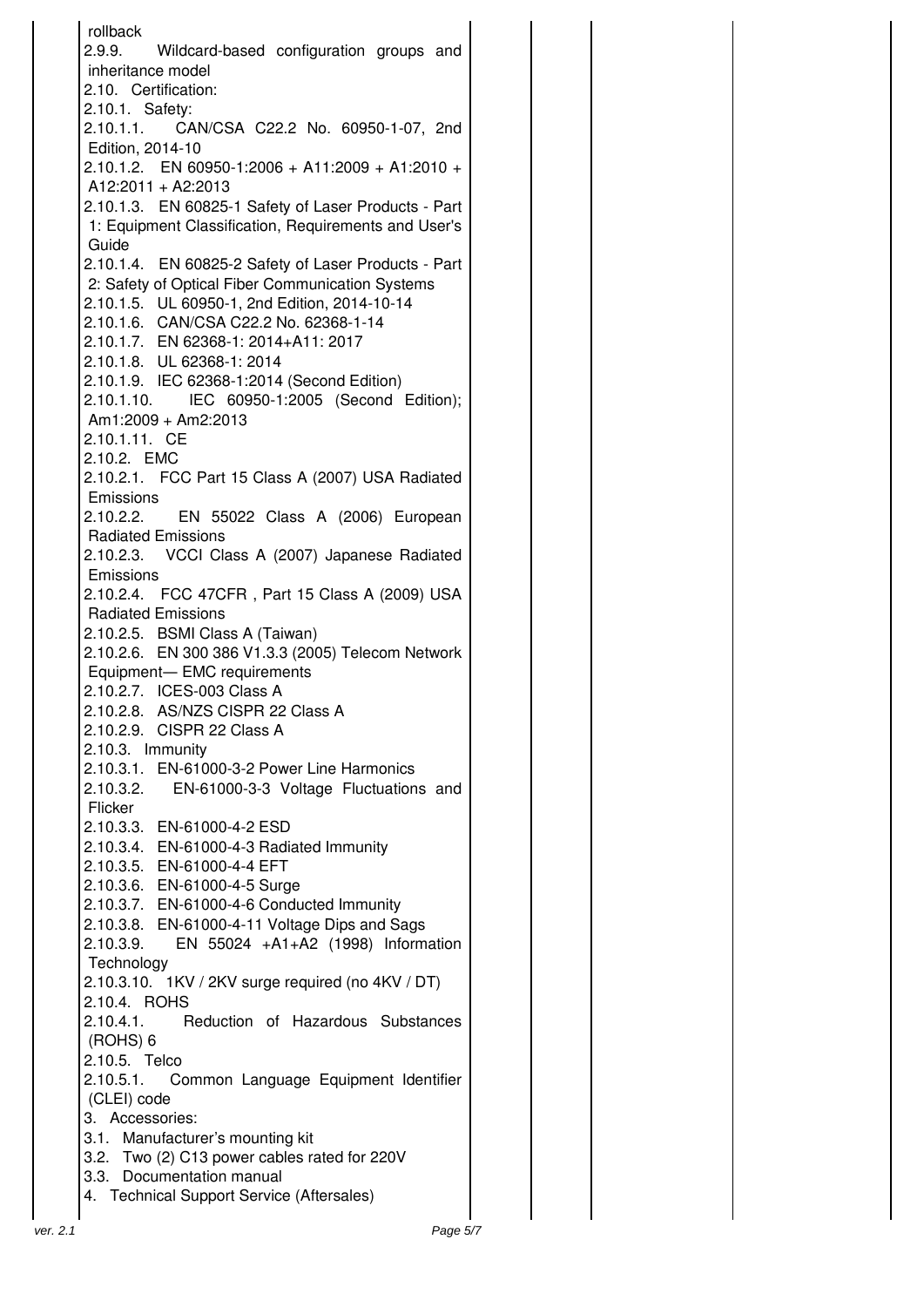| 4.1. Service Request<br>4.1.1.<br>End-user must be able to request technical<br>support by phone or email or through a website<br>4.1.2. Onsite technical support may be requested for<br>special cases or critical severity issues<br>4.2. Response Time<br>Technical support service must be available<br>4.2.1.<br>nine (9) hours per day. Monday to Friday (including<br>holidays), during business hours, 9:00 AM - 6:00 PM<br>Philippine Standard Time (UTC+8) and must respond:<br>Four (4) business hours, and updates every<br>4.2.2.<br>three (3) business days for critical severity issues that<br>impact a high number of staff<br>4.2.3. Eight (8) business hours, and updates every<br>five (5) business days for high severity issues that<br>incur serious degradation to application performance<br>or functionality<br>4.2.4. Twenty-Four (24) business hours, and updates<br>by request for medium severity issues that moderately<br>impact user operations<br>4.2.5. Forty-Eight (48) business hours, and updates<br>by request for low priority issues such as inquiries or<br>issues with limited impact to user operations<br>5. Other Documentary Requirements<br>The supplier/retailer/manufacturer of the<br>5.1.1.<br>equipment must possess ISO certification (or any<br>equivalent certification) that guarantees that their<br>process is governed<br>production<br>by<br>quality<br>measurement practices. The bidder must submit<br>documentary proof of ISO certification of the offered<br>brands issued by accredited registrars or any<br>equivalent certification body.<br>5.1.2. The prospective bidder must supply a hardcopy<br>certification signed by the original equipment<br>manufacturer or its authorized Philippine distributor,<br>authorizing the aforementioned to promote, distribute,<br>sell, and provide post-sales technical support for the<br>equipment<br>6. Warranty Service<br>Coverage: Three (3) years manufacturer's<br>6.1.<br>warranty<br>6.2. Shall also include onsite services, parts and labor<br>The obligation for warranty shall be submitted<br>6.3.<br>upon delivery. It shall be covered by either retention<br>money in an amount equivalent to at least five percent<br>(5%) of every progress payment, or a special bank<br>guarantee equivalent to at least five percent (5%) of<br>the total contract price.<br>7. Delivery Terms<br>7.1. Delivery of the Network Router shall be made by<br>the Supplier within Ninety (90) calendar days upon<br>issuance on Notice to Proceed (NTP).<br>7.2.<br>Payment shall be processed only upon<br>certification/acceptance by the End-User to the effect<br>that the Network Equipment have been delivered in<br>accordance with the terms of this contract and have<br>been duly inspected. No payment shall be made for<br>services not yet rendered or for Goods, supplies, and<br>materials not yet delivered under this contract.<br>Other Delivery terms: With Seven (7) working<br>7.3.<br>days testing period to check for manufacturers defect<br>Page 6/7<br>ver. 2.1 |  |
|-------------------------------------------------------------------------------------------------------------------------------------------------------------------------------------------------------------------------------------------------------------------------------------------------------------------------------------------------------------------------------------------------------------------------------------------------------------------------------------------------------------------------------------------------------------------------------------------------------------------------------------------------------------------------------------------------------------------------------------------------------------------------------------------------------------------------------------------------------------------------------------------------------------------------------------------------------------------------------------------------------------------------------------------------------------------------------------------------------------------------------------------------------------------------------------------------------------------------------------------------------------------------------------------------------------------------------------------------------------------------------------------------------------------------------------------------------------------------------------------------------------------------------------------------------------------------------------------------------------------------------------------------------------------------------------------------------------------------------------------------------------------------------------------------------------------------------------------------------------------------------------------------------------------------------------------------------------------------------------------------------------------------------------------------------------------------------------------------------------------------------------------------------------------------------------------------------------------------------------------------------------------------------------------------------------------------------------------------------------------------------------------------------------------------------------------------------------------------------------------------------------------------------------------------------------------------------------------------------------------------------------------------------------------------------------------------------------------------------------------------------------------------------------------------------------------------------------------------------------------------------------------------------------------------------------------------------------------------------------------------------------------------------------------------------------------------------------------------------------|--|
|-------------------------------------------------------------------------------------------------------------------------------------------------------------------------------------------------------------------------------------------------------------------------------------------------------------------------------------------------------------------------------------------------------------------------------------------------------------------------------------------------------------------------------------------------------------------------------------------------------------------------------------------------------------------------------------------------------------------------------------------------------------------------------------------------------------------------------------------------------------------------------------------------------------------------------------------------------------------------------------------------------------------------------------------------------------------------------------------------------------------------------------------------------------------------------------------------------------------------------------------------------------------------------------------------------------------------------------------------------------------------------------------------------------------------------------------------------------------------------------------------------------------------------------------------------------------------------------------------------------------------------------------------------------------------------------------------------------------------------------------------------------------------------------------------------------------------------------------------------------------------------------------------------------------------------------------------------------------------------------------------------------------------------------------------------------------------------------------------------------------------------------------------------------------------------------------------------------------------------------------------------------------------------------------------------------------------------------------------------------------------------------------------------------------------------------------------------------------------------------------------------------------------------------------------------------------------------------------------------------------------------------------------------------------------------------------------------------------------------------------------------------------------------------------------------------------------------------------------------------------------------------------------------------------------------------------------------------------------------------------------------------------------------------------------------------------------------------------------------------|--|